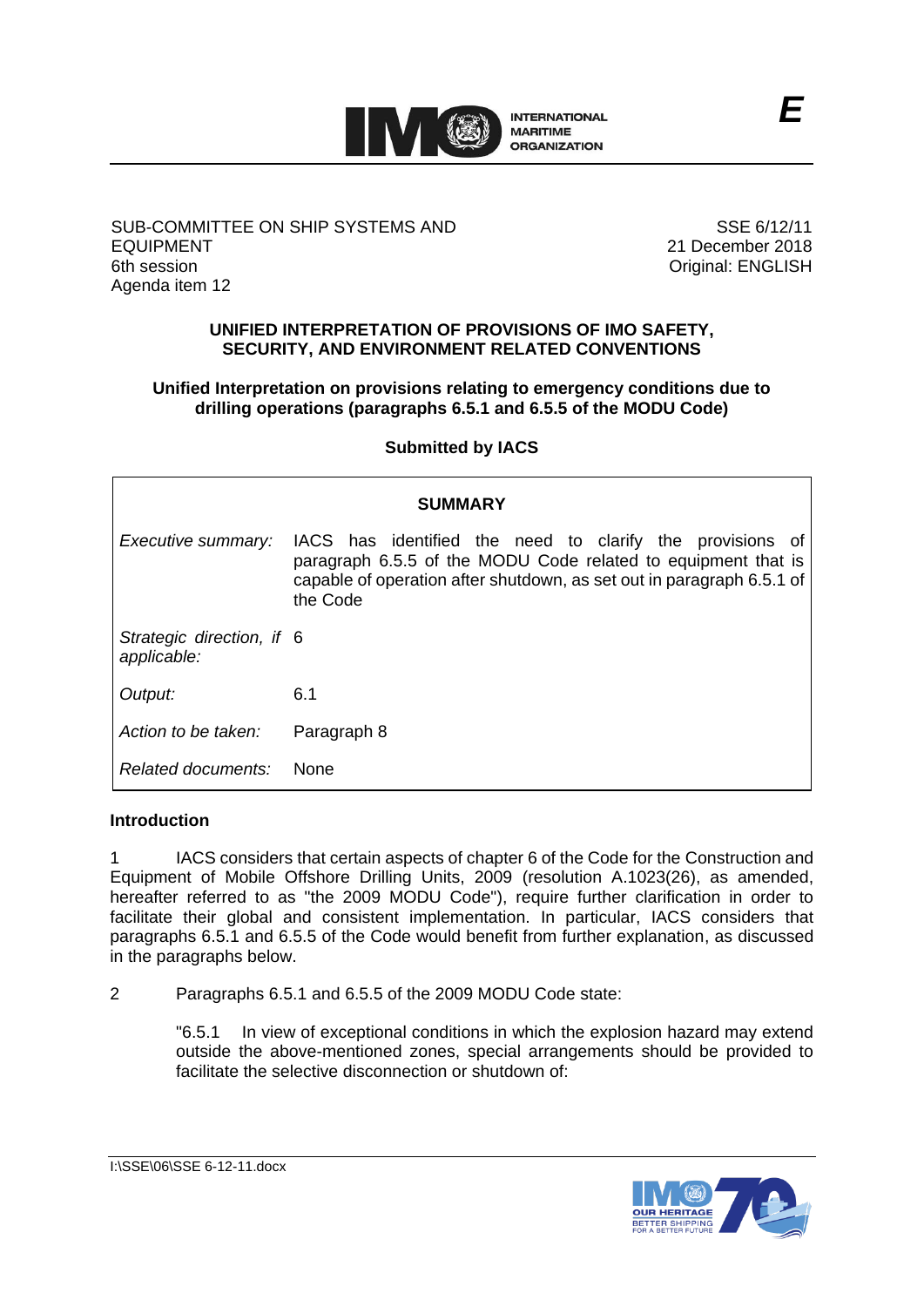- .1 ventilation systems, except fans necessary for supplying combustion air to prime movers for the production of electrical power;
- .2 main generator prime movers, including the ventilation systems for these;
- .3 emergency generator prime movers."

"6.5.5 Equipment which is located in spaces other than enclosed spaces and which is capable of operation after shutdown as given in paragraph 6.5.1 should be suitable for installation in zone 2 locations. Such equipment which is located in enclosed spaces should be suitable for its intended application to the satisfaction of the Administration. At least the following …"

# **Discussion**

3 IACS has recognized that for emergency shutdown (ESD) systems arranged with multiple levels of ESD, a clarification is needed as to whether the term "after shutdown" in paragraph 6.5.5 of the 2009 MODU Code relates to any single emergency shutdown (ESD) level or to the total shutdown level of the unit.

4 One view is that upon activation of any single ESD level related to gas release, the provision in paragraph 6.5.5 of the 2009 MODU Code applies and external electrical equipment is to be suitable for zone 2. Consequently, the need for equipment suitable for a gas release/leak by applying this provision at the first tier of ESD (i.e. detection at the ventilation system) appears to be very conservative and not practical. Normally, an anchor winch or windlass is not rated for zone 2, nor is the skidding mechanism of the cantilever, jacking system, etc.

5 Another view is that paragraphs 6.5.1 and 6.5.5 of the 2009 MODU Code need to be considered together and that the term "shutdown" refers to the point where all electrical equipment and the emergency generator are shutdown, i.e. the third and last tier. In this case, a question is whether the management of the emergency situation, i.e. before shutdown of the emergency generator, can be left to the operator. In a similar way to other fire events, the operator will first need to determine the extent and risk involved before deciding what the next course of action is. Thus, the operator will first need to decide whether it is necessary to elevate the shutdown level. A typical first level ESD is shutdown of the ventilation systems in the accommodation spaces. This is to restrict any possible gas from entering the accommodation block. The operator would only activate an ESD if gas was detected, when any unprotected equipment in exterior locations could potentially become a source of ignition.

6 Based on the above analysis, IACS has developed Unified Interpretation (UI) MODU3 on paragraphs 6.5.1 and 6.5.5 of the 2009 MODU Code. In this UI, for the ESD systems arranged with multiple levels of ESD, the provision in paragraph 6.5.5 (i.e. equipment located in spaces other than enclosed spaces and which is capable of operation after shutdown as given in paragraph 6.5.1 of the Code should be suitable for installation in zone 2 locations) applies for any ESD level related to gas release. Exceptions have been considered for equipment that could be considered as being out of operation during drilling operations, such as shore power panel, towing winches, windlass, jacking motors, etc. A copy of this IACS UI is provided in the annex to this document.

7 The Sub-Committee is invited to note that IACS Members intend to implement UI MODU3 from 1 January 2020, unless they are provided with written instructions to apply a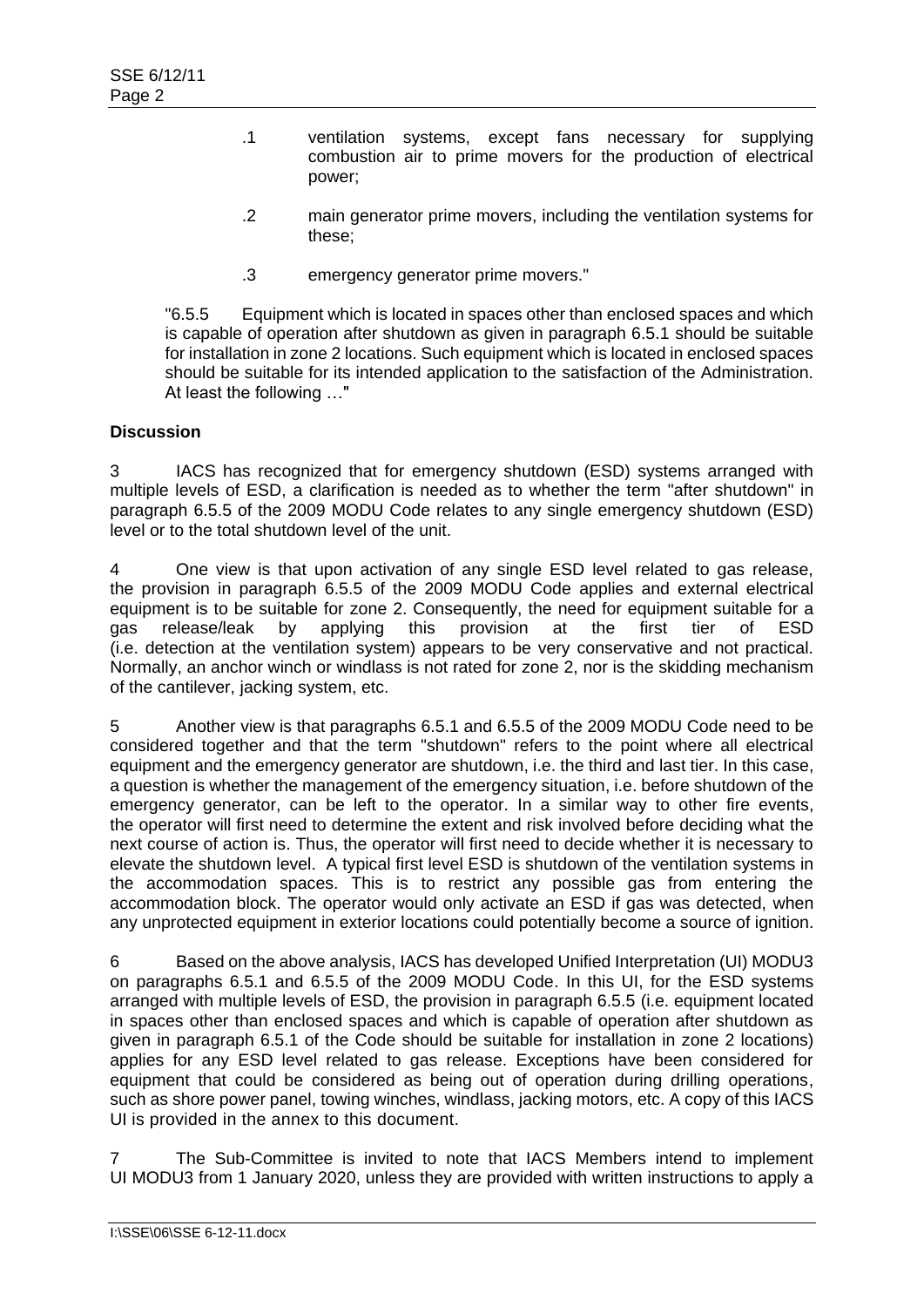different interpretation by the Administration on whose behalf they are authorized to act as a recognized organization.

# **Action requested of the Sub-Committee**

8 The Sub-Committee is invited to consider the foregoing and the IACS UI provided in the annex and take action, as appropriate.

\*\*\*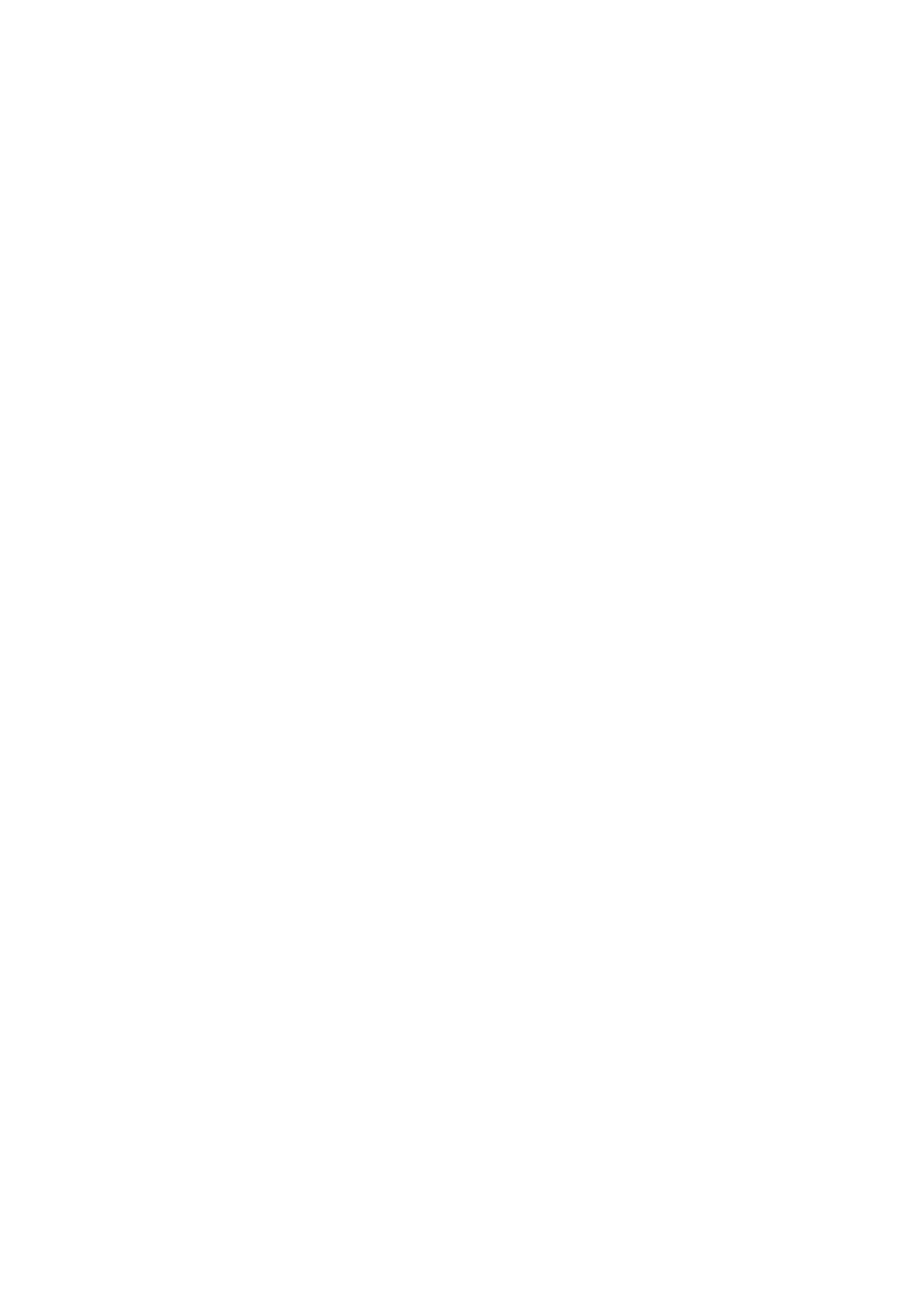# **ANNEX**

#### **MODU Selective disconnection or shutdown and equipment operable after an emergency shutdown 3** (Dec 2018)

### **2009 MODU Code, Chapter 6, paragraph 6.5.1:**

*6.5.1 In view of exceptional conditions in which the explosion hazard may extend outside the above-mentioned zones, special arrangements should be provided to facilitate the selective disconnection or shutdown of:*

- *.1 ventilation systems, except fans necessary for supplying combustion air to prime movers for the production of electrical power;*
- *.2 main generator prime movers, including the ventilation systems for these;*
- *.3 emergency generator prime movers.*

### **2009 MODU Code, Chapter 6, paragraph 6.5.5:**

*6.5.5 Equipment which is located in spaces other than enclosed spaces and which is capable of operation after shutdown as given in paragraph 6.5.1 should be suitable for installation in zone 2 locations. Such equipment which is located in enclosed spaces should be suitable for its intended application to the satisfaction of the Administration. At least the following facilities should be operable after an emergency shutdown:*

- *.1 emergency lighting under paragraphs 5.4.6.1.1 to 5.4.6.1.4 for half an hour;*
- *.2 blow-out preventer control system;*
- *.3 general alarm system;*
- *.4 public address system; and*
- *.5 battery-supplied radiocommunication installations.*

### **Interpretation**

Where emergency shutdown (ESD) systems are arranged with multiple levels of ESD, the requirement in paragraph 6.5.5, that equipment located in spaces other than enclosed spaces and which is capable of operation after shutdown as given in paragraph 6.5.1 should be suitable for installation in zone 2 locations, shall apply for any ESD level related to gas release. Exceptions may be accepted for equipment that are expected to be out of operation during drilling operations (such as shore power panel, towing winches, windlass, jacking motors, etc.).

Note:

1. This UI is to be uniformly implemented by IACS Societies on units contracted for construction from 1 January 2020.